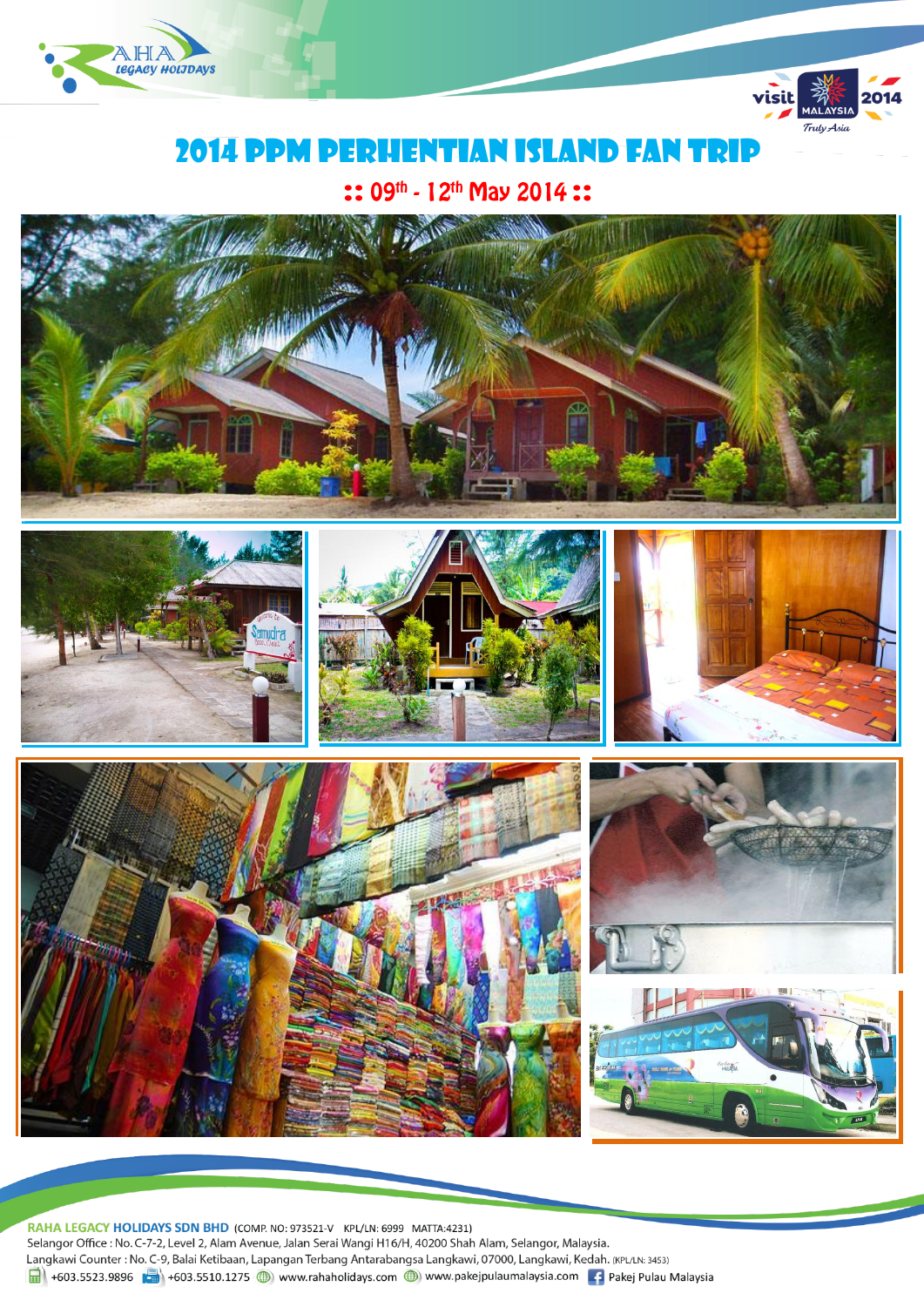

| <b>2014 PPM Fan Trip: Samudra Beach Chalet</b> |     |                |  |
|------------------------------------------------|-----|----------------|--|
| Rate Per PERSON - Min 2 Adult                  |     |                |  |
| <b>Room Type</b>                               | Fan | <b>Aircond</b> |  |
| <b>Adult</b>                                   | 379 | 469            |  |
| <b>Child</b>                                   | 269 | 299            |  |

 $*$ Child : 4 - 11 years

\* Infant (3 years below) RM50/infant (No seat provide in coach)

\* 3<sup>rd</sup> Person will be extra mattress on the floor in the room. If 4 Adult per room is 2 Queen Bed room type and other room only 1 queen bed.

\* Additional RM30.00/Person for Seaview Room

## **Room Availability:**

Fan (Twin/Triple) : 4 Units Only Aircond (Twin/Triple) : 7 Units Only Aircond (Quad) : 5 Units Only

## **PACKAGE INCLUDES**

- : Return Transfer (KL/Shah Alam Kuala Besut KL/Shah Alam) by Private Coach
- : Group Insurance (Private Coach)
- : Boat/Ferry rides; Kuala Besut Jetty to Perhentian Island and Return
- : Accommodation at Samudra Beach Chalet (Fan or Air-conditioned)
- : Surcharge Eve of Public Holidays
- : 2 x Breakfasts, 2 x Lunches, 1 x Dinner, 1 x BBQ Dinner
- : 1 Snorkelling Trips (With Equipment) Island Only
- : Half day city tour around Terengganu City (Pasar Payang,Kg.Keropok Losong etc)
- : Group Trip Banner
- : Lucky Draw (Holiday Discount Vouchers)
- : Experience tour leader

#### **PACKAGE EXCLUDES**

- : Entrance fee to Marine Park (RM5.00/adult, RM2.00/child)
- : Items not mentioned

#### **Notes**

- : Child is sharing bed with parent.
- : Infants sharing bed with parent and sharing seat on the private coach.
- : Additional RM100/infant for seat on the private coach.
- : Additional snorkeling trip rate RM 50/person/trip.

RAHA LEGACY HOLIDAYS SDN BHD (COMP. NO: 973521-V KPL/LN: 6999 MATTA:4231)

Selangor Office : No. C-7-2, Level 2, Alam Avenue, Jalan Serai Wangi H16/H, 40200 Shah Alam, Selangor, Malaysia. Langkawi Counter: No. C-9, Balai Ketibaan, Lapangan Terbang Antarabangsa Langkawi, 07000, Langkawi, Kedah. (KPL/LN: 3453) Bell +603.5523.9896 Pulau Malaysia (1995) www.rahaholidays.com (19) www.pakejpulaumalaysia.com Pel Pakej Pulau Malaysia